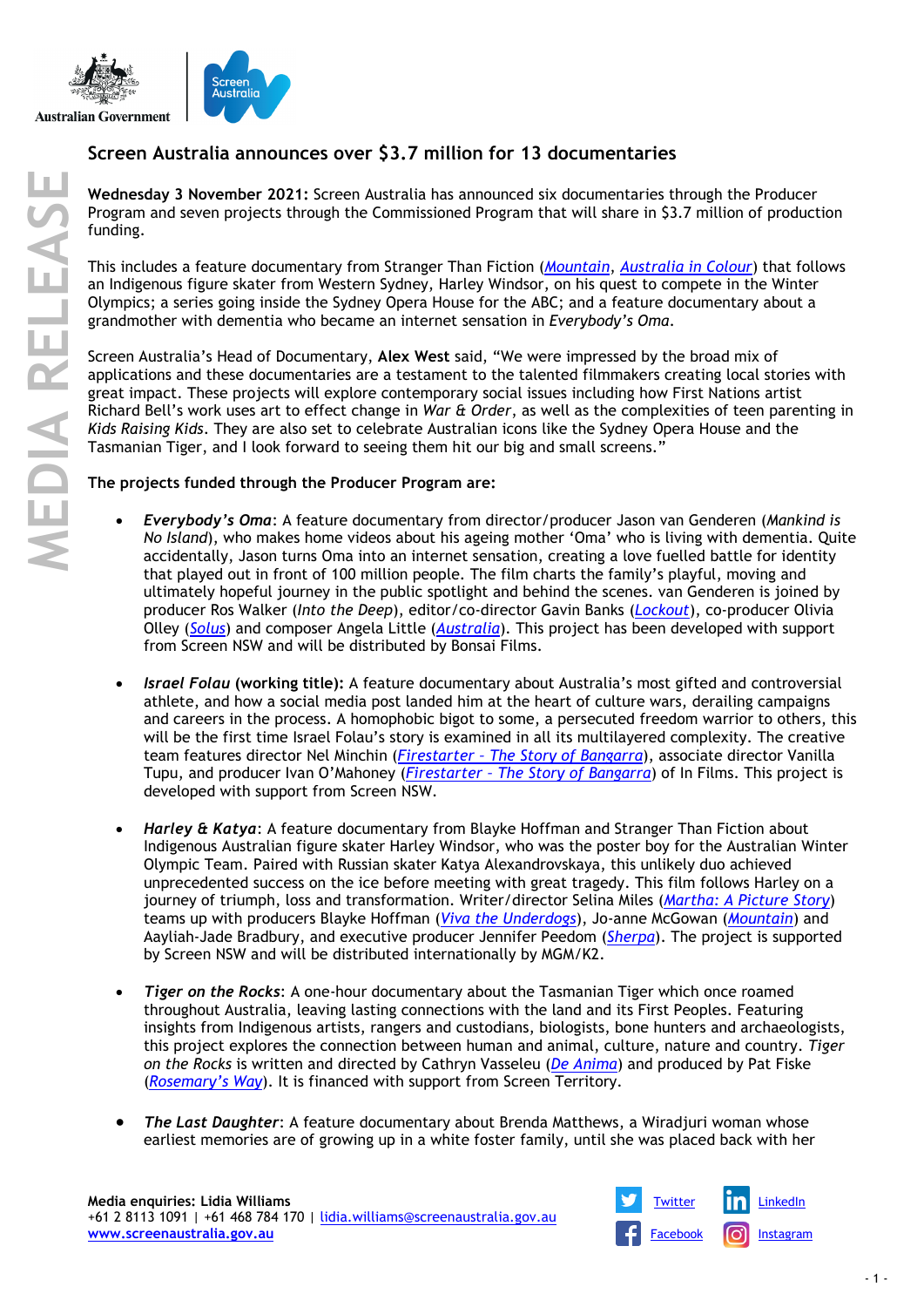

biological family, leaving her feeling disconnected with both sides. Directed by Matthews, *The Last Daughter* follows her mission to uncover the truth of her past, find a deeper connection to her culture and her story, and ultimately reconcile the two sides of her family. The film is also directed by Nathaniel Schmidt and is produced by Simon Williams and Brendon Skinner who previously collaborated on short documentary *[Ice Ball](https://www.gravityfilms.com.au/iceball/)*. The executive producers are Kyle Slabb (*[Surfing the](https://www.screenaustralia.gov.au/the-screen-guide/t/Surfing-the-Healing-Wave-1998/14288)  [Healing Wave](https://www.screenaustralia.gov.au/the-screen-guide/t/Surfing-the-Healing-Wave-1998/14288)*), Michael Tear (*[Hating Peter Tatchell](https://www.screenaustralia.gov.au/the-screen-guide/t/Hating-Peter-Tatchell-2020/38246)*) and Taryn Brumfitt (*[Embrace](https://www.screenaustralia.gov.au/the-screen-guide/t/embrace-2016/34520)*).

• *War & Order*: A feature documentary about 50 years of First Nations activism in Australia, shown through the lens of contemporary Australian Aboriginal artist Richard Bell. Director Larissa Behrendt (*[Maralinga Tjarutjta](https://www.screenaustralia.gov.au/the-screen-guide/t/Maralinga-Tjarutja-2020/38491)*) teams up with producers Charlotte Wheaton (*[Off Country](https://www.screenaustralia.gov.au/the-screen-guide/t/Off-Country-(working-title)-2021/38226)*), Nick Batzias (*[The](https://www.screenaustralia.gov.au/the-screen-guide/t/The-Australian-Dream-2019/37090)  [Australian Dream](https://www.screenaustralia.gov.au/the-screen-guide/t/The-Australian-Dream-2019/37090)*) and Josh Milani. It will be executive produced by Richard Bell and Virginia Whitwell (*[The Australian Dream](https://www.screenaustralia.gov.au/the-screen-guide/t/The-Australian-Dream-2019/37090)*). Madman and NITV will be bringing *War & Order* to Australian audiences.

## **The projects funded through the Commissioned Program are:**

- *The Family Court Murders* **(working title)**: A four-part series for Network 10 from Easy Tiger Productions in association with SAM Content which will examine the family court murders in 1980's Sydney which resulted in several family court judges and their families being targeted by domestic terrorist attacks. This series will expose a chapter of Australian life that has frightening relevance today. Director/producer Sally Aitken (*[Playing with Sharks](https://www.screenaustralia.gov.au/the-screen-guide/t/Playing-With-Sharks-2020/37042)*) teams up with producers Ian Collie and Rob Gibson whose credits include *[Lindy Chamberlain: The True Story](https://www.screenaustralia.gov.au/the-screen-guide/t/Lindy-Chamberlain--The-True-Story-2020/38966)*, and Aline Jacques (*[Miriam](https://www.screenaustralia.gov.au/the-screen-guide/t/Miriam-Margolyes----Almost-Australian-2020/37578)  Margolyes - [Almost Australian](https://www.screenaustralia.gov.au/the-screen-guide/t/Miriam-Margolyes----Almost-Australian-2020/37578)*). This project is financed with support from Screen NSW and Fremantle International will manage international sales.
- *Inconceivable*: A one-hour documentary for SBS's Australia Uncovered strand, in which investigative journalist Sarah Dingle embarks on a deeply personal journey to uncover the truth about her origins, and in doing so exposes the secrets of a multi-million dollar fertility industry. In this emotional whodunnit, based on her book *Brave New Humans: The Dirty Reality of Donor Conception*, Dingle confronts questions around her identity within the ethical morass of donor conception. For SAM content, *Inconceivable* is directed and produced by Sally Aitken (*[Playing with Sharks](https://www.screenaustralia.gov.au/the-screen-guide/t/Playing-With-Sharks-2020/37042)*) with producers Aline Jacques (*[Big Deal](https://www.screenaustralia.gov.au/the-screen-guide/t/Big-Deal-2021/37313)*) and Marianne Leitch (*Foreign Correspondent*) who is also writing. It is financed with support from Screen NSW.
- *Inside The Opera House*: For the first time, cameras will go behind the scenes to reveal what it takes to run one of the world's greatest performing arts centres, the Sydney Opera House, in this three-part documentary series for the ABC. Produced by Barking Mad Productions and Fremantle Australia, this project is executive produced by Steve Bibb (*[Great Southern Land](https://www.screenaustralia.gov.au/the-screen-guide/t/Great-Southern-Land-2012/30792)*) and Chris Oliver-Taylor (*[Glitch](https://www.screenaustralia.gov.au/the-screen-guide/t/Glitch-series-2-2017/34664)*) and is financed with support from Screen NSW. ABC Commercial holds worldwide distribution rights.
- *Keeping Hope*: A one-hour documentary for NITV from Joined Up Films, exploring the hidden complexities of living in the magical Kimberley. The remote region renowned for its stunning tourist destinations has become a place with high rates of suicide among young Indigenous people, and in this documentary actor Mark Coles Smith goes on a deeply personal journey to investigate why this is happening and what can be done about it. The creative team also features director Tyson Mowarin (*[Connection to Country](https://www.screenaustralia.gov.au/the-screen-guide/t/Connection-to-Country-2017/35332)*), producer Marlikka Perdrisat and executive producers Jacqueline Willinge and Dan Brown whose most recent projects include *[The Truth About Anxiety with Celia Pacquola](https://www.screenaustralia.gov.au/the-screen-guide/t/the-truth-about-anxiety-with-celia-pacquola-2021/39255)* and *[What Does Australia Really Think About…](https://www.screenaustralia.gov.au/the-screen-guide/t/what-does-australia-really-think-about----2021/38717)*. This documentary is financed with support from Screenwest.
- *Kids Raising Kids*: A one-hour documentary for SBS's Australia Uncovered strand created by award winning journalist and broadcaster Patrick Abboud's production company Only Human. Gaining exclusive access inside Canberra College, a one a kind high school for teenage parents, the documentary explores the complex lives of its students who are also overcoming family trauma, abuse, drug dependency and constant setbacks while navigating a complex system. What unites